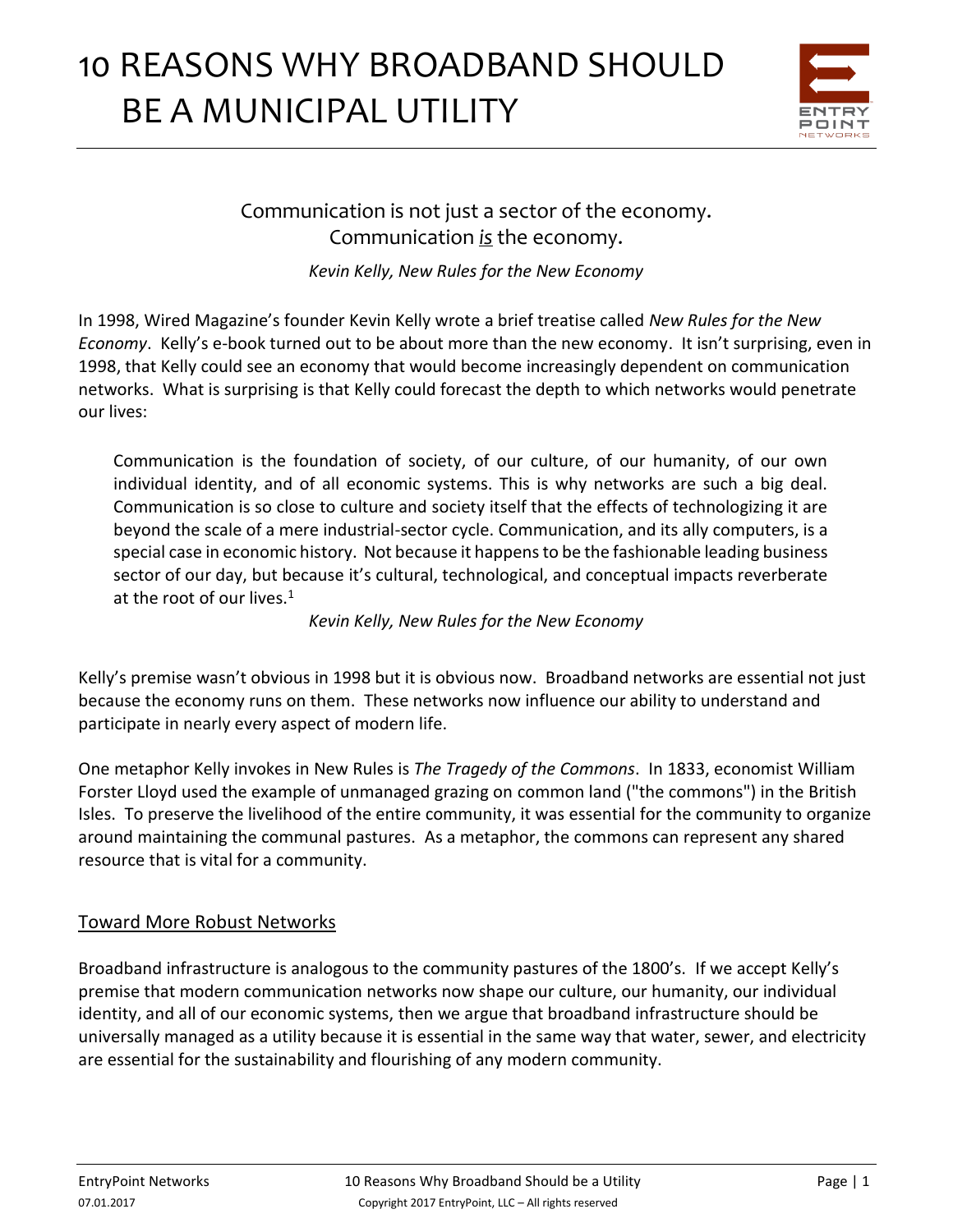

Here are 10 reasons why broadband infrastructure should be managed as a utility by municipalities:

### 1) **Cities will build One Robust Network and Open it to all Users.**

The businesses and residents in every urban area are paying too much for broadband because every Internet Service Provider (ISP) builds their own infrastructure when only one robust network is needed. Fiber Optic cable provides nearly unlimited capacity. It doesn't make sense to build multiple water, sewer, or road systems and it doesn't make sense to build multiple broadband systems simply to give a private company control over the network. Cities should build robust digital roads and make them open to all non-malicious users.

### 2) **Cities will Separate Infrastructure and Services to Serve Subscribers Interests.**

Nearly all incumbent U.S. broadband providers currently co-mingle their network infrastructure and broadband services. When one company controls the infrastructure and the services, the result is that the controlling entity is in a position to serve its own interests at the expense of subscribers' interests. Subscribers become a means to an end for the incumbent operator. The necessary beginning for building a Smart City is to recognize the strategic value of smart infrastructure in today's world. The base infrastructure for fueling the future of any community is fiber optics because of its enormous capacity. Municipalities should own and control the infrastructure. The private sector should deliver broadband services from a cloud environment on top of shared infrastructure.

## 3) **Cities will Promote Competition in Broadband Services by Deploying Open Networks.**

When cities control broadband infrastructure, services can be offered in a cloud environment to fuel the competition which is shockingly absent in most broadband networks. The primary driver of the internet's success has been the fact that it is an open platform – available to anyone who wants to compete or innovate. The irony of today's internet is that the onramp to the internet, Internet Service Providers, pushes subscribers through a closed system. By closed we mean that ISP's don't allow any competition or outside innovation on their infrastructure.

#### 4) **Cities will Enable Innovation in Broadband Services by Deploying Open Networks.**

Thomas Friedman says, "my favorite renewable fuel is an ecosystem for innovation." It is in any city's interest to encourage incubators for innovation to increase the range of possibilities for their residents. Controlling broadband infrastructure is one of the most powerful ways cities can enable a platform of possibilities. For innovation to flourish, systems need to be open and can't be stifled by a gatekeeper which blocks out would be innovators.

## 5) **Citizens are already paying for this Infrastructure.**

The businesses and residents in every city already pay for the broadband infrastructure they use – whether wired or wireless. When infrastructure is treated as a utility, the infrastructure can be financed the same way we finance water and sewer systems – but on a voluntary "opt-in" basis. This approach makes citizens owners rather than renters of the infrastructure. A significant advantage cities have is that they can spread the financing of this infrastructure over a 20 or 25 year period where private companies seek a Return on Investment in less than 5 years. By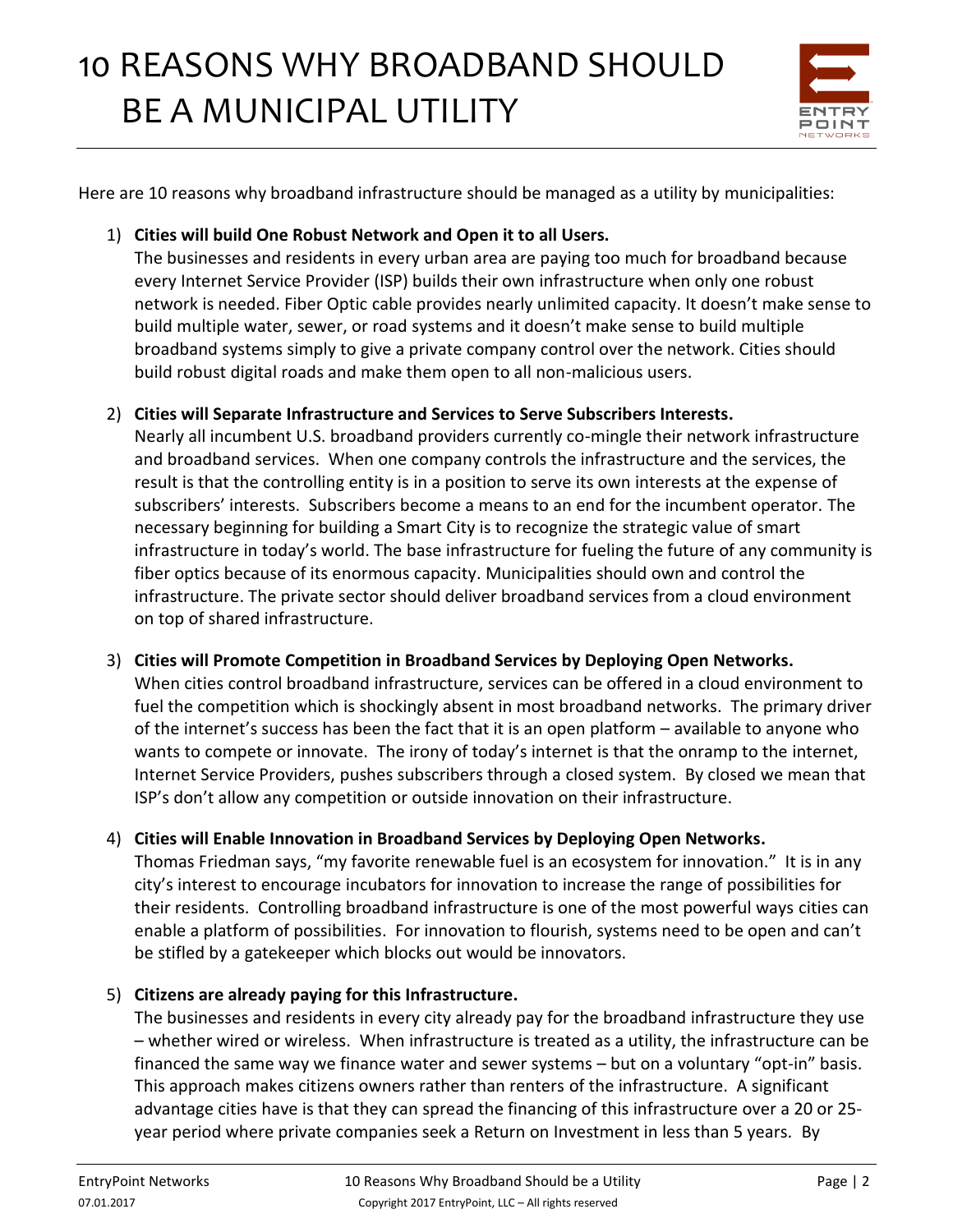

treating infrastructure as a utility and spreading the financing over 20+ years, the net monthly cost to subscribers will go down and subscribers will get cost transparency for infrastructure, operations, and services.

- 6) **Cities will Leverage Advances in Networking Technologies for the Good of All Stakeholders.** The current telecommunications model is an evolution from the world of the Plain Old Telephone - a model that is antiquated and broken. A single service provider controlling everything doesn't make sense in a cloud world. Municipal networks can deliver new value by abandoning the old telecom model and leveraging the technologies that have revolutionized data centers and enabled cloud technology. These advanced networking tools include network virtualization, software defined networking, and network automation. Cities are the preferred owners of broadband infrastructure because it is in the city's interest to optimize the interest of all stakeholders.
- 7) **Cities will make the Network an Enabler for the Broader Interests of the Community and Provide Network Resources which are Capable of Delivering More than Fast Internet.**  The interests and incentives of big telecom and big cable are primarily motivated by return on network investments. Municipalities have a much broader set of incentives which include economic development, livability, public safety, education, healthcare, emergency communications, smart grid, efficient government services, environmental stewardship, and smart city applications. Broadband connectivity is now a central consideration for each of these interests and cities are starting to realize that broadband is strategically important and should be controlled by the city for the good of all stakeholders.

#### 8) **Cities will Promote Bandwidth Abundance.**

Bandwidth is treated as a scarce resource by incumbent operators as part of their strategy for monetizing their investment. Once a fiber network has been deployed to a premise, the cost to change from 3 Mbps to 1,000 Mbps connection is close to zero. When a system is based on scarcity rather than abundance, the quality and frequency of communication is diminished because of the cost of communications. Cities which focus on deploying and managing infrastructure are more likely to promote abundant bandwidth to enable their ultimate goal of making broadband a powerful enabler for municipal interests.

- 9) **Cities can use the Same Infrastructure to Run Smart City and Fiber to the Home Applications.**  By designing the municipal network for a cloud world, the same infrastructure can be used to deploy Smart City applications and Fiber to the Premise applications. Network virtualization makes it possible to dynamically allocate private and secure virtual channels for services, regardless of the service type.
- 10) **Cities have the Ability to Drive Network Success through Customer Engagement**

The path to building and maintaining a successful network is through focusing on subscribers and giving them the value they want at pricing that comes from a competitive marketplace. Subscribers want choice, compelling services, security, privacy, competitive pricing and many would welcome the opportunity to buy locally. Not only can cities build very robust networks,